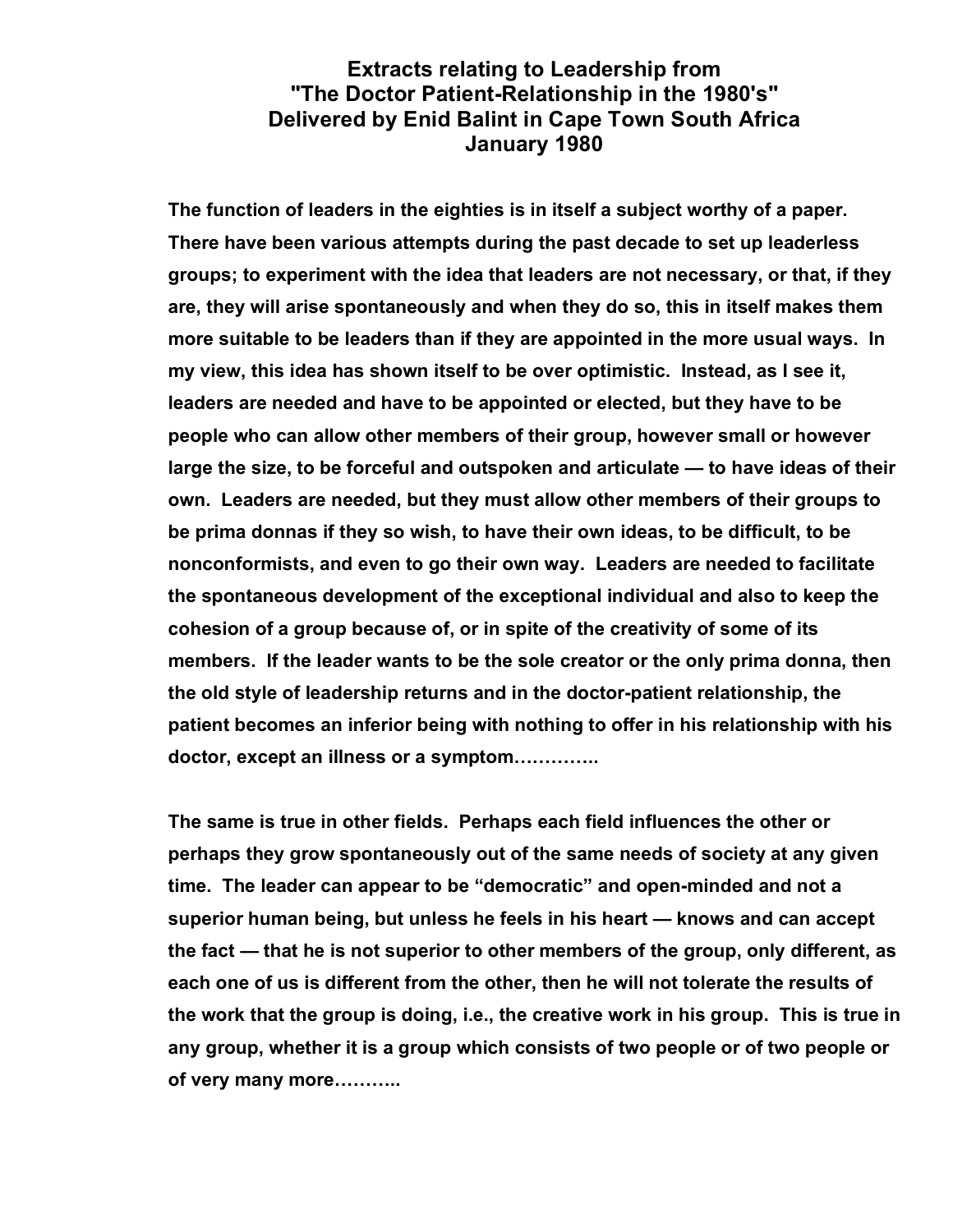**In the medical field, changes in the attitude of the doctors to themselves can reverse a belief in the magic of technology without diminishing the realistic power of the use of technology; can restore a belief in the power of the individual. This way of thinking does not bring any clear-cut solutions and can sometimes bring about intolerable confusion. Yet, perhaps it is worth quoting from the last session of a conference that I attended recently, which had been arranged by the International Institute of Strategic Studies. The subject of the conference, as you can imagine, dealt with the problems of technology and tried to evaluate technological developments in the strategic nuclear field. All this was well above my head, but throughout the conference the importance of human relationships, of the power or impotence of the strong nation over the weak and so on, was discussed realistically. In his summing up, the organizer of the conference made the following statement, which could have been made by any doctor or certainly by anybody who is familiar with working in any depth with human beings.**

*"If you are not confused, you cannot understand. If to be confused means to understand, we are going in the right direction." I hope we are too……………*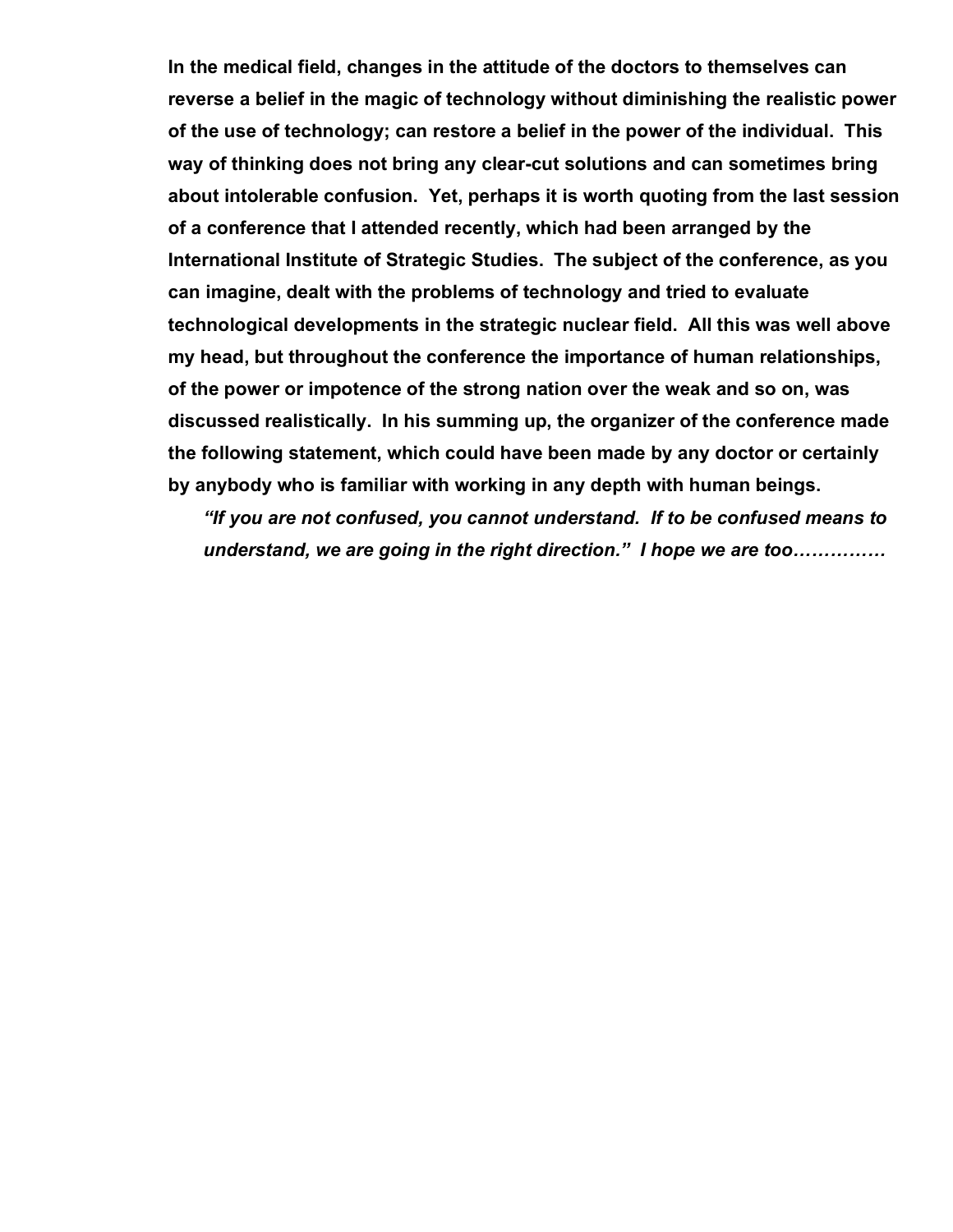**The work consists of thinking, observing, trying out solutions, finding them useless, trying others, and so on, about a patient and his illness, with his doctor. We always encourage people (including the leaders) to think for themselves, even if their thoughts seem to them to be rather silly, and so each person has to have what Michael Balint called, "The courage of his own stupidity." This kind of work in which the imagination as well as the ability to observe and think, and the doctor's skill and knowledge which he gained during this professional training, are all called into play, is focused on the relationship between the doctor and his patient and the presenting illness or complain, and never on developing theories or ideas about illnesses or doctors. Each group is a research group; each case has to be seen as unique, and each is a part of training because in thinking about each case, doctors are trained to think in a new way and have to find ways of using their new understanding. Doctors are already trained when they come to Balint groups to carry full responsibility for their patient and to my mind this is a basic requirement for our work. Each doctor is responsible for his patient, even after, or perhaps particularly after, he has discussed the patient in a group……….**

**At first glance it would seem that what patients need from their doctors is not very difficult, is something very simple in fact. They want their doctors to be not only competent physicians who agree to look after them, but also people who want to look after them. However, this is not simple, because the doctor can only do this after he has learned that it is just as worthwhile looking after a patient who has a justifiable reason to ask for his help as when there does not seem to be such a reason. So, it is essential for a doctor to continue his training after he has finished and to be prepared to rethink for the rest of his life. Furthermore, patients only feel that they are being looked after when their doctors show them, perhaps only during a very brief interview, that they, the patients, are more than a name or a diagnosis. Patients do not want us to be father-figures. What they want**